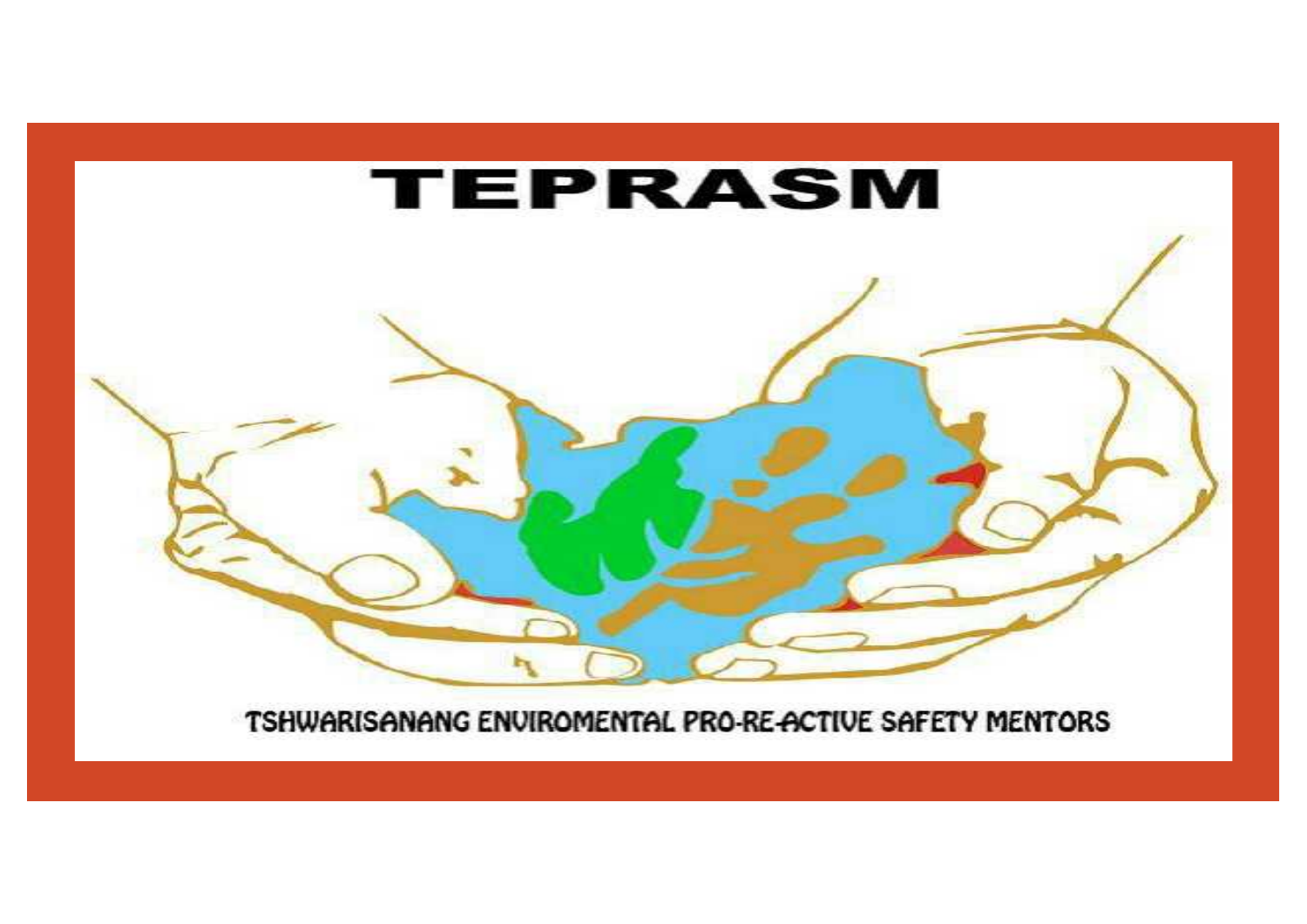# **TEPRASM YOUR LEADING FACE TO FACE EDUCATIONAL AWARENESS ORGANIZATION**

**Background**

**TEPRASM is a non-profit organisation (NPO), formed in 2006 and is based in Alexandra. Since its formation TEPRASM was never deregistered and continues to serve poor vulnerable communities with pride.**

**TEPRASM was one of the leading organization that assisted with the introduction of Community Emergency Response Teams (CERT) and Public Information Education and Relationships (PIER), and introduction of the Besafe centres across Gauteng - today these two programmes are leading EMS educational programs across the country.**

**In 2012 TEPRASM introduced a new program that will holistically address all environmental challenges (ERRAMAP) Environment Risk Reduction Management Action Plan since the inception of ERRAMAP we have managed to reach out to more than 1.9 million households, 509 ECD' 7 old age homes and to more than 150 community health centre's without any funding.**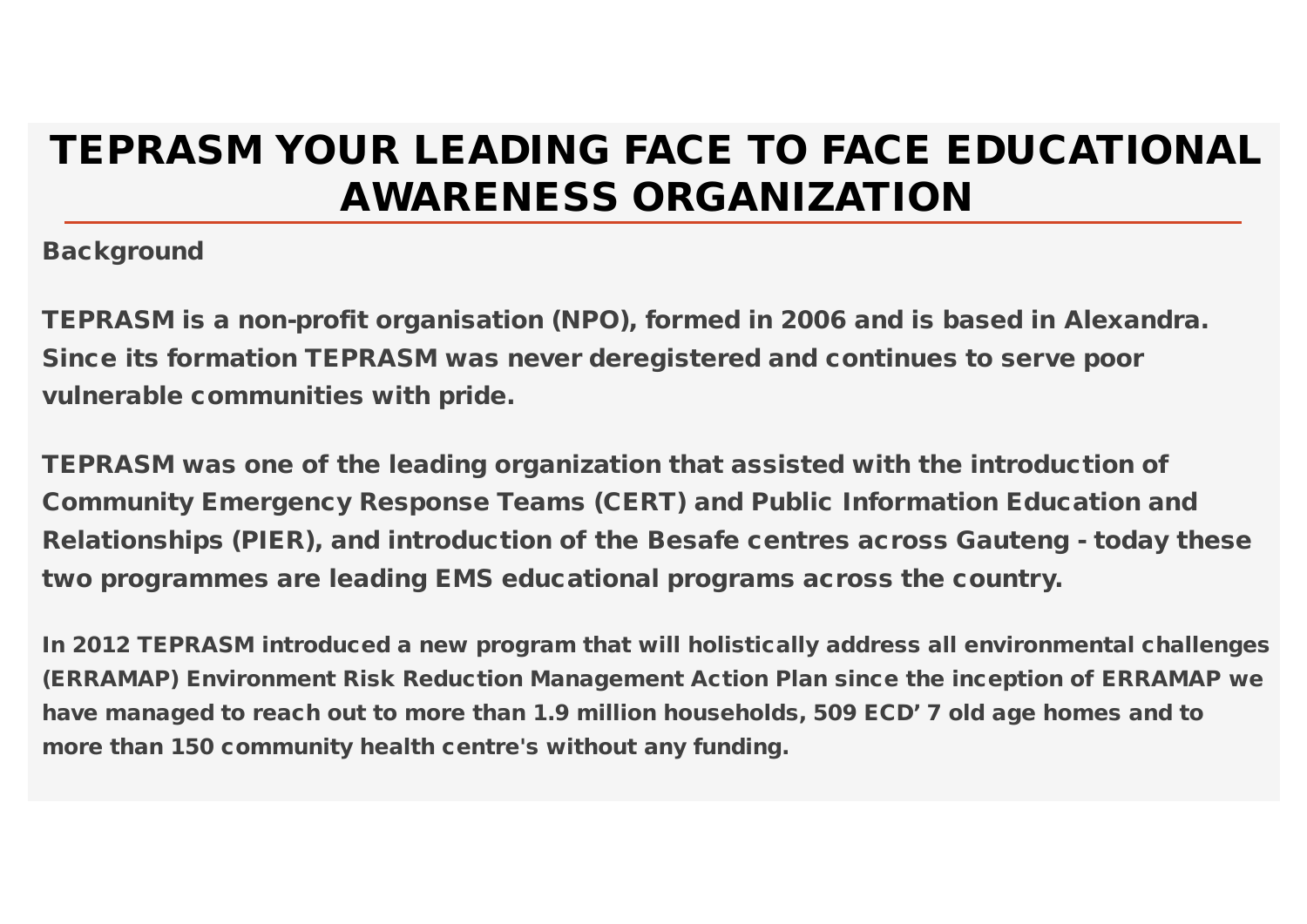## **Realities that poor vulnerable communities faces on daily basis**



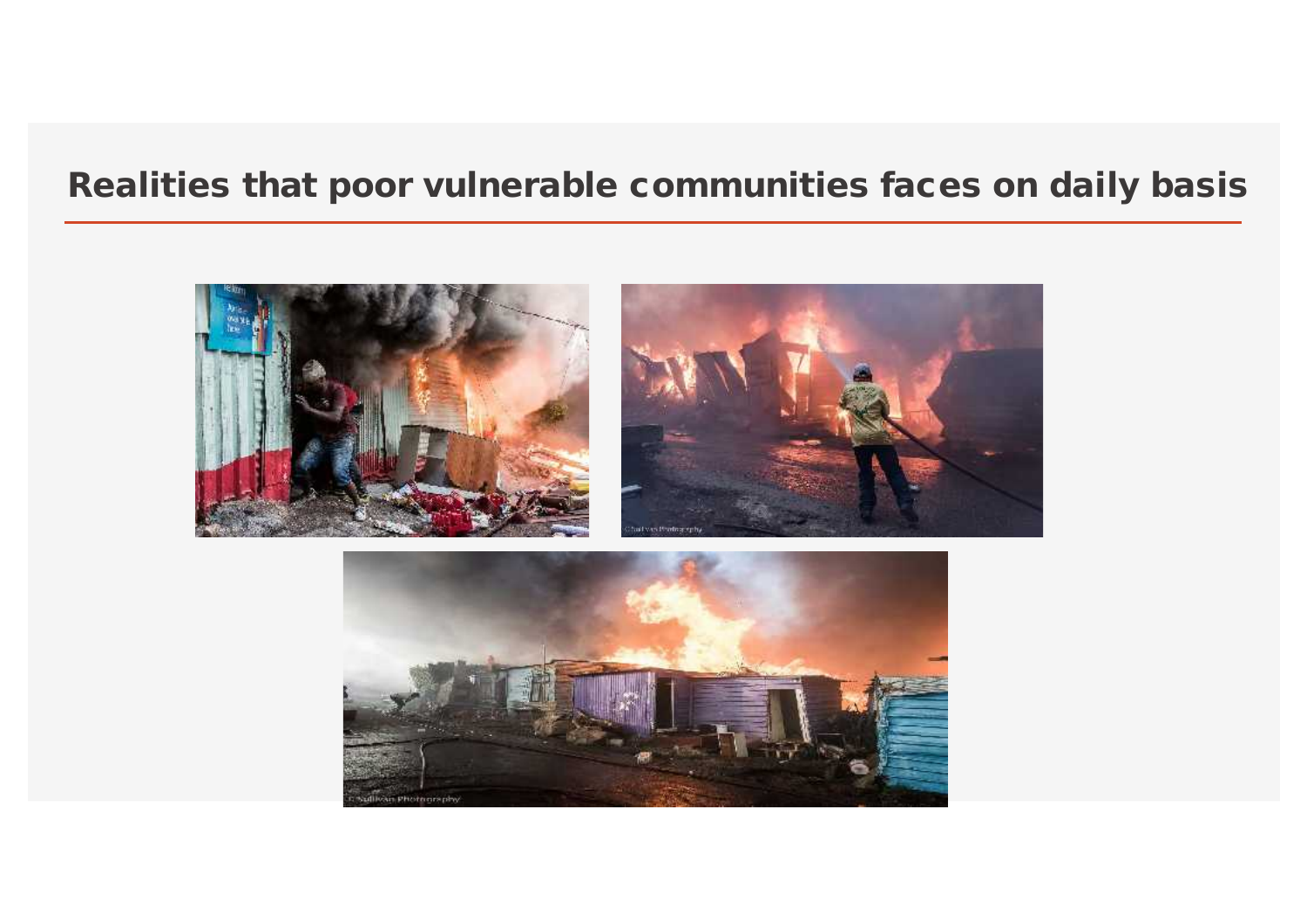## **TEPRASM IS ALARMED BY:**

- **Poverty that still affects bottom of the pyramid negatively**
- **Negative household energy and environmental challenges**
- **Lack of support for NPO' that are addressing energy efficiency and environmental challenges (What is climate change?)**
- **Lack of resource base within vulnerable communities**
- **Non existence of FBAE**
- **Mushrooming of informal dwellings that are also playing a leading role with regards to environmental disasters**
- **Lack of set aside projects for the poor vulnerable ccommunities**
- lack of support for community organizations that are addressing issues of food **security and local economic development**
- **Lack of by-laws implementation to curb the sub-standard illegal energy appliances**
- **Lack of awareness for consumers to be able to understand and exercise their rights as consumers through the Consumer Protection Act, that is meant to protect them**
- **Where are the spheres of government, and what are they doing?**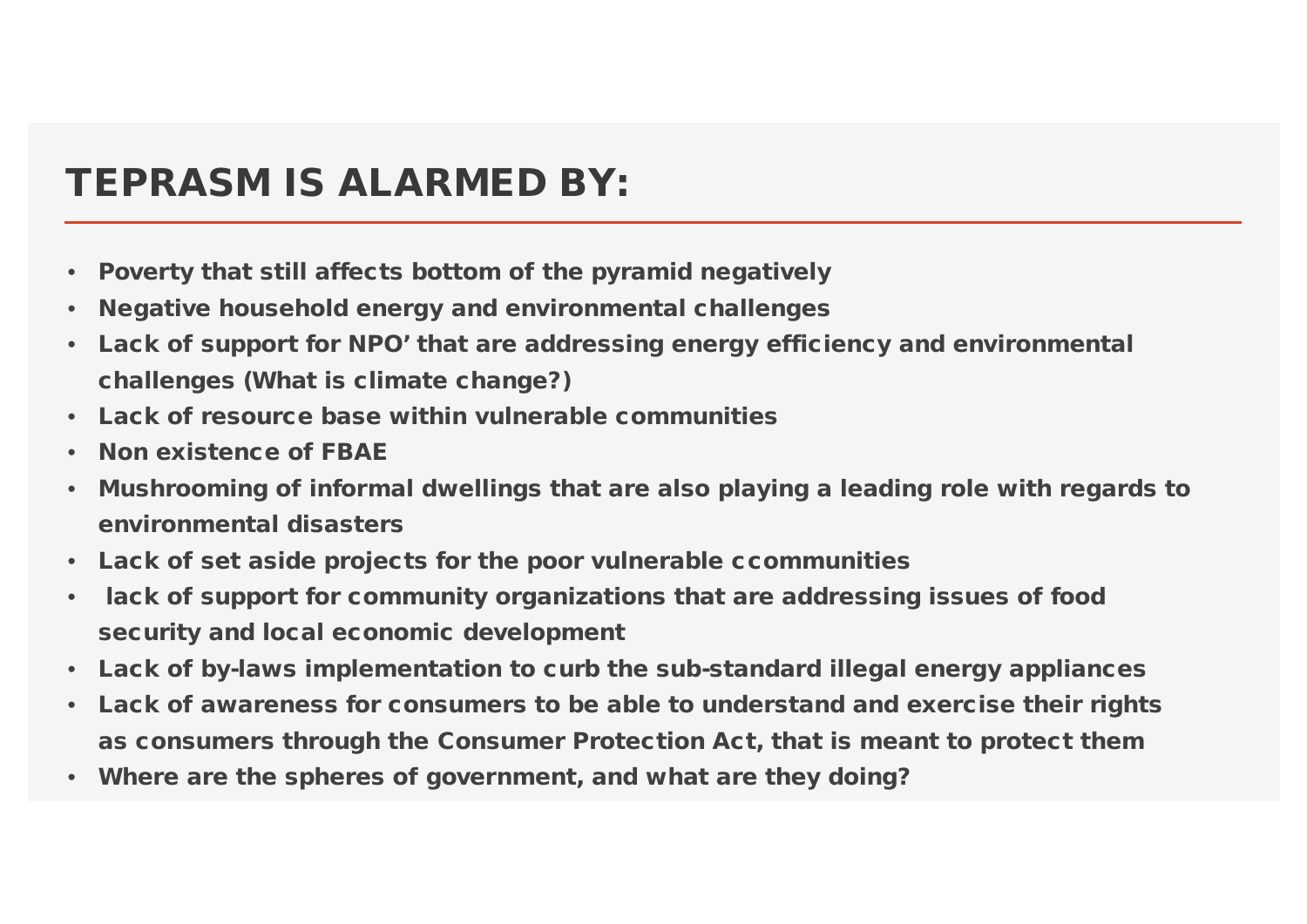#### *PROBLEM STATEMENT UNACCEPTED HIGH NUMBER OF HARMFUL ENERGY AND ENVIRONMENTAL INCIDENTS*

**Daily news headlines, what do you think or what are you doing to change this?**

*"Fire destroys shacks again"* **The Star, Aug 2018**

"Mom loses three kids in blaze" sept 2018

*"Faulty paraffin stoves blamed for fires"* **IOL, Oct 2017**

*"Fire eats 602 Alex shacks"* **Nov 2018**

*"Fire razes more than 300 shacks in Alexandra"* **February 2019**

*"Toddler dies in shack fire"* **May 2017**

**" 3 Alex kids die in shack fire after being locked in their room by their mother May 2018" "More than 2300 shacks are destroyed by shack fires in George Gogh area annualy September 2018"**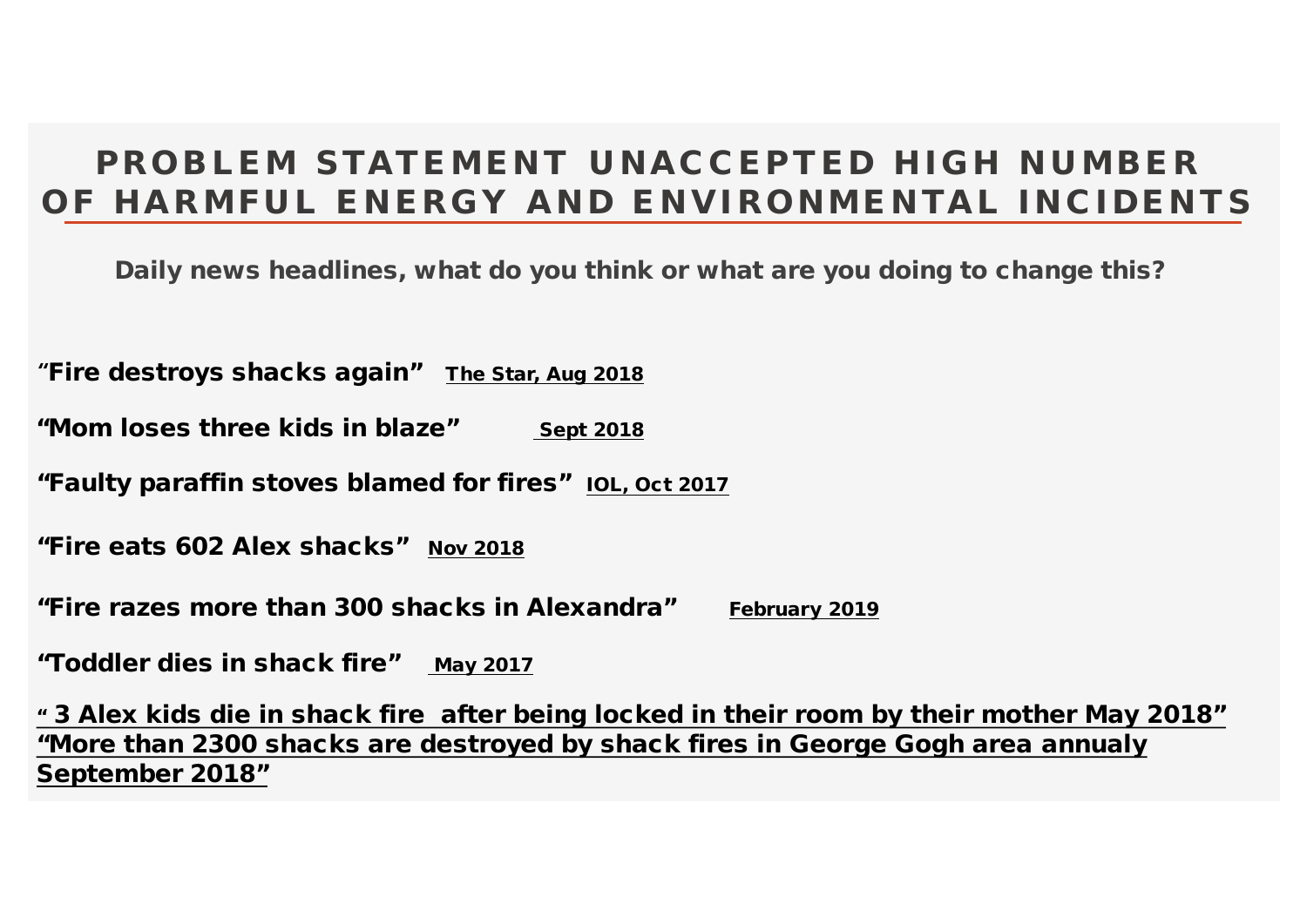## **RAPID URBANIZATION & POPULATION GROWTH**

• Overcrowding  $\rightarrow$  spread of fires

•Rapid urbanization is likely to lead to increase in number and size of informal settlements

- Overcrowding  $\rightarrow$  spread of fires
- Increased burden on already struggling electricity scenario in SA
	- increase in alternative fuels such candles, paraffin, gas, coal and wood

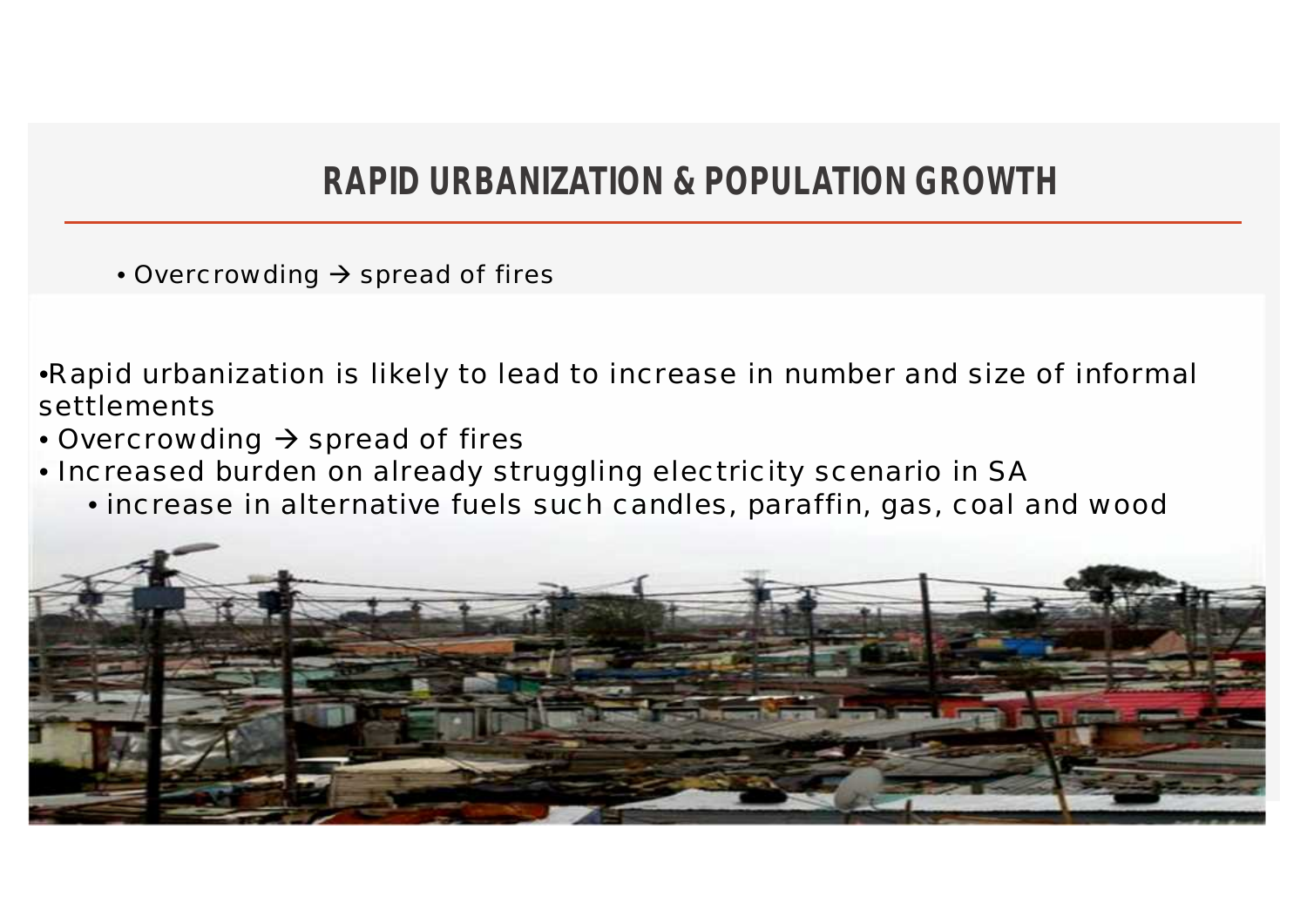## **PROBLEM STATEMENT**



## **Unsafe energy systems**

- Contaminated paraffin
- Illegal and unsafe appliances
- Illegal electrical connections
- Unsafe storage of liquid fuels in settlements
- •Sub standard illegal appliances of inferior quality
- •**Shortage of safe paraffin appliances in SA**
	- **high incidence of illegal stoves in the market**
- **Escalating cost of electricity that leads onto increase in illegal connections and increased dependency on other fuels such as paraffin, candles, coal, wood that are harmful to the end-users health.**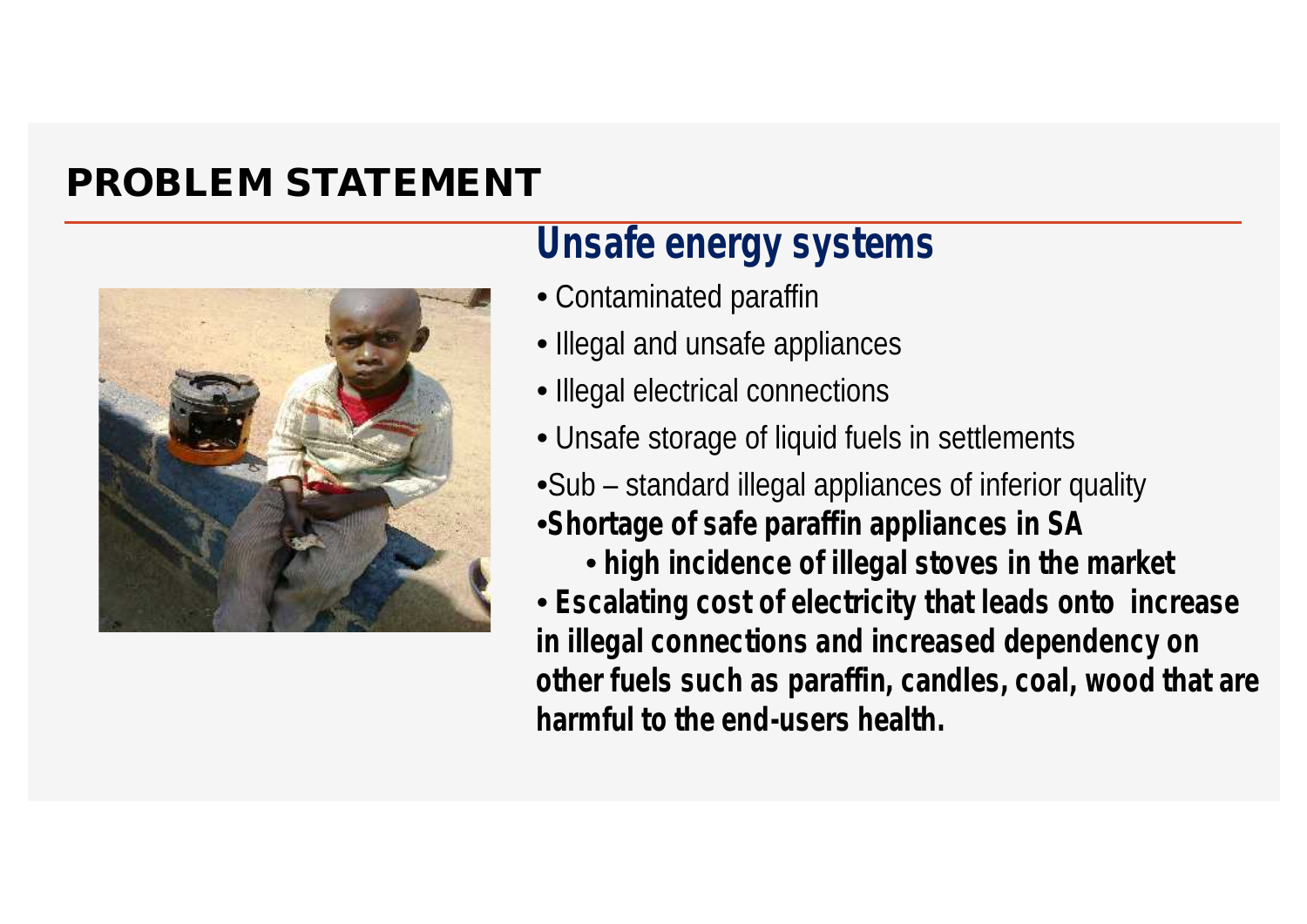#### **LACK OF FREE BASIC ALTERNATIVE ENERGY**

- **Poorly demarcated areas in the home typical in informal housing may lead to an increase in fires and burns poor distinction between kitchen, living area and bedroom**
- **Enormous poverty levels in SA high cost of electricity, consumers continue to rely on other energy sources to meet household needs…**
- **FBE may not solve problem, as households will continue to use alternative fuels like paraffin for thermal needs (cooking and heating); electricity will be used to lighting, fridge etc.**

**Young children are particularly vulnerable to burns and ingestion injuries**

**Multiple energy sources contribute to burns, especially if they are used by people that are not well informed…**

**Electricity and paraffin are the most prominent – our communities are still scared of using gas,**

**There' a huge need for household energy safety policy for all energy sources, as paraffin and candles aren't the only problem**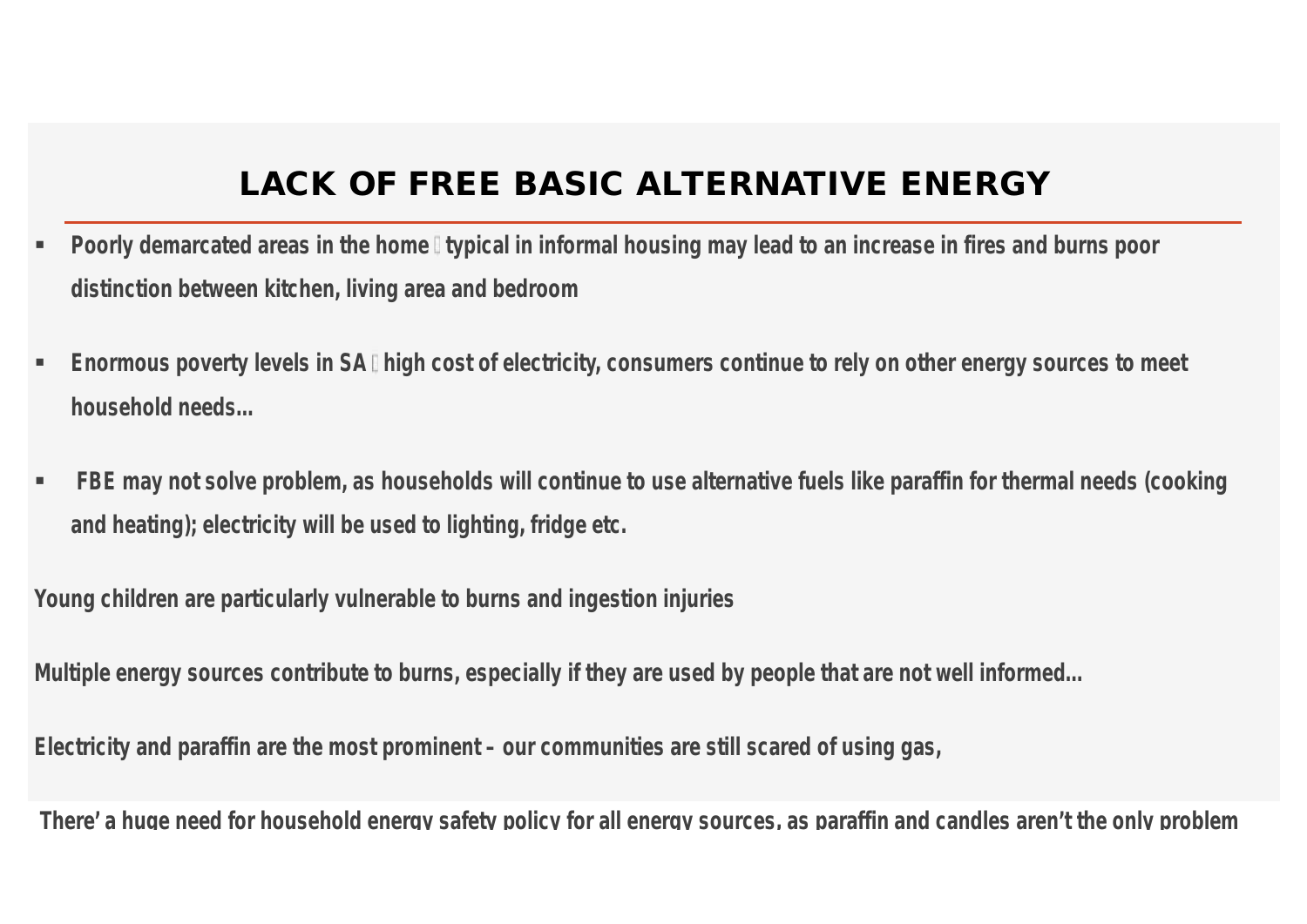# **ERRAMAP Environmental Risk Reduction Management Action Plan**

- Train the trainer
- Energy efficiency and environmental educational door to door awareness
- Environmental scanning & Community mobilization model
- Learn not burn, how to treat burn wounds, proper housekeeping
- Pre and primary schools awareness and readiness programs
- Urban farming
- Independent business owners
- Consumer protection awareness programs
- Enforcement of consumer protection –
- Bring COGTA to the impoverished communities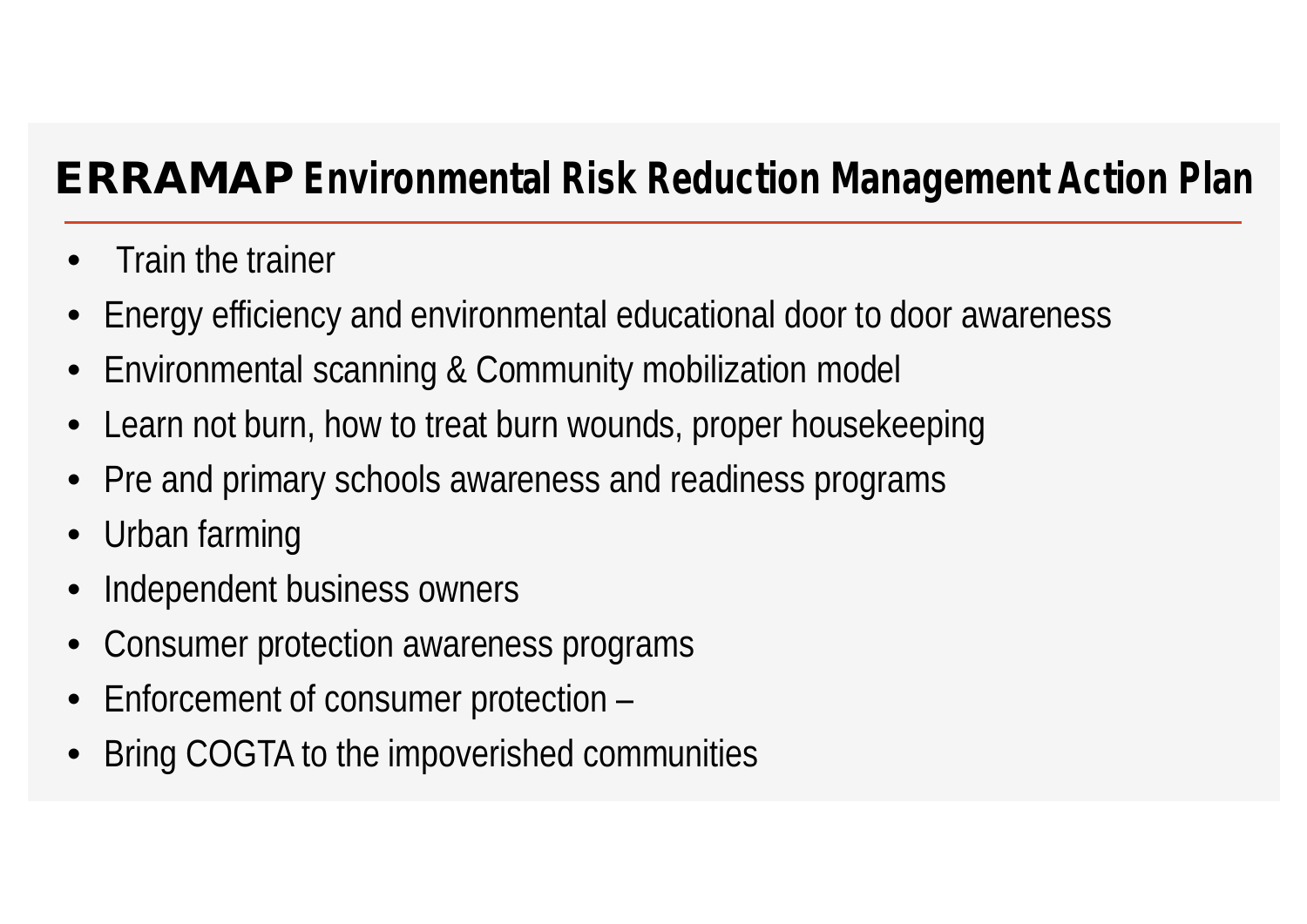# SOLUTIONS

*This harm is preventable;*

- *A national household energy safety policy*
- *Better formal and informal housing solutions (reduce energy demand)*
- *Failsafe household energy systems*
	- *Energy Transmission (distribution, containers)*
	- *Energy consumption (better appliances)*
	- *Potential for local economic development*
- *Formal Education curricula*
- *Awareness campaigns*
- *Enforcement and*
- *Forensic evidence*
- *Introduction of FBAE*
- *Enforcement of by-laws*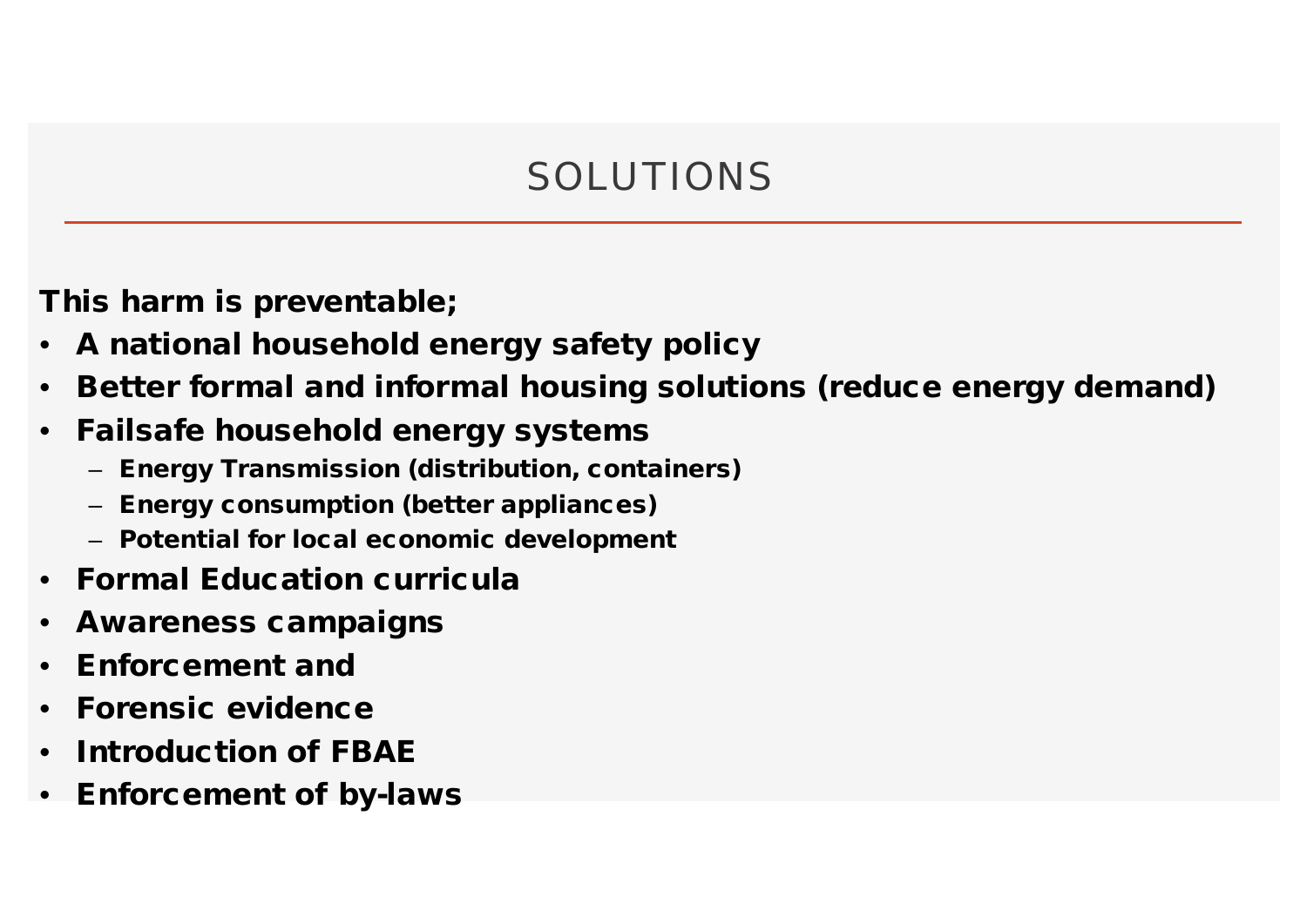## **TEPRASM FIELDWORKERS AT WORK**

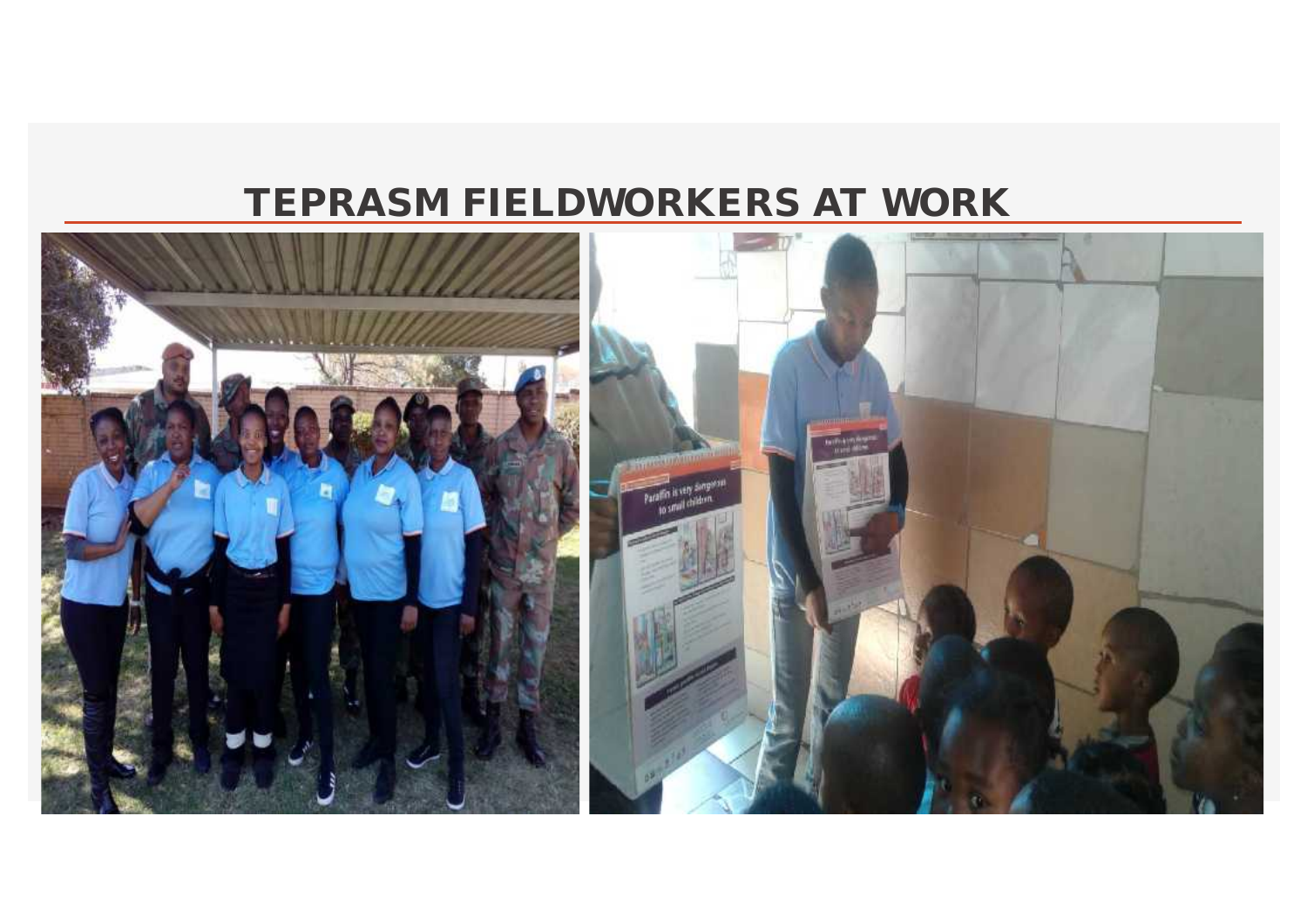## TEPRASM URBAN FOOD SECURITY TEAMS

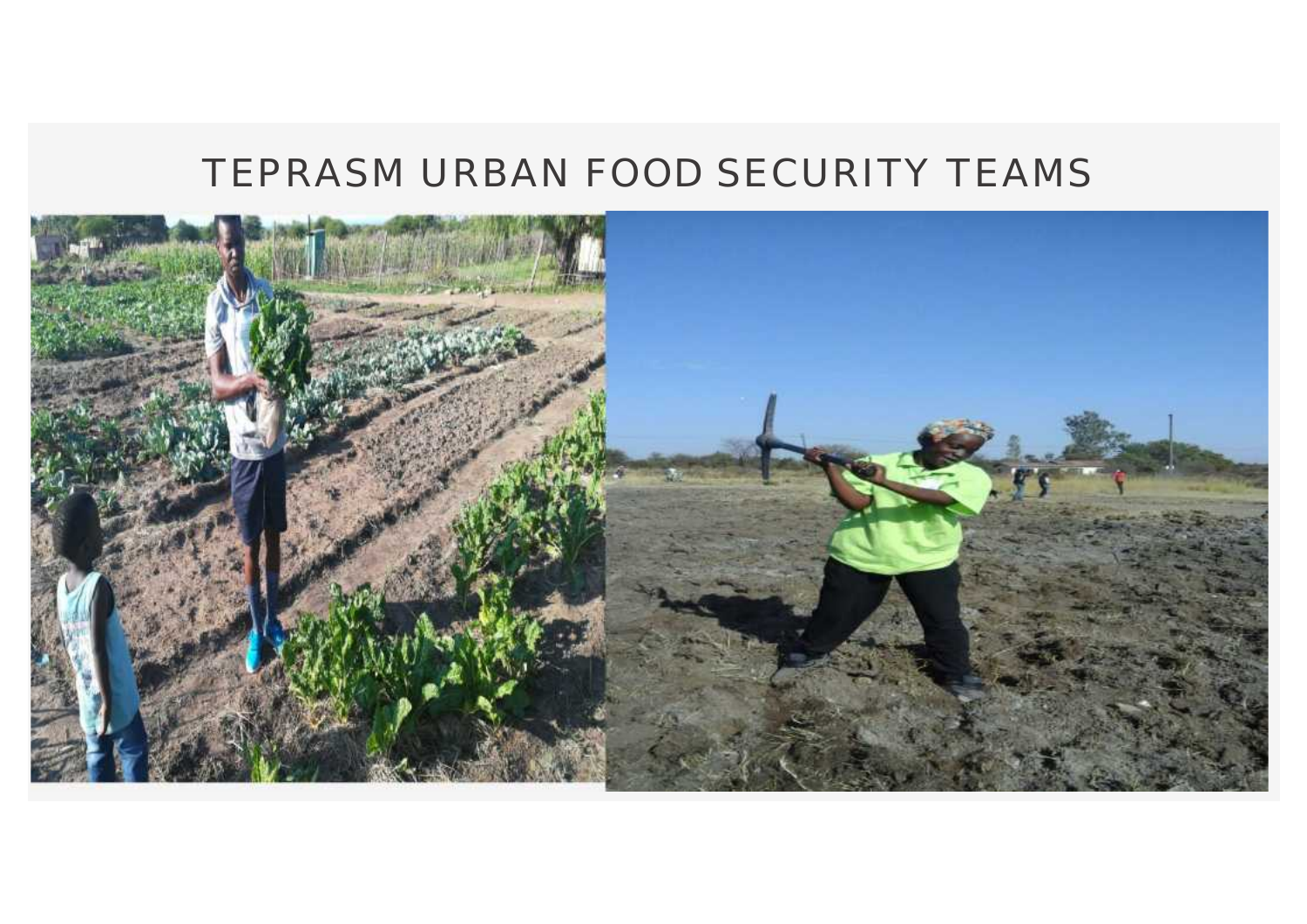#### PRE-SCHOOL HOUSEHOLD ENERGY AWARENESS & URBAN FARMING ASSESSMENT

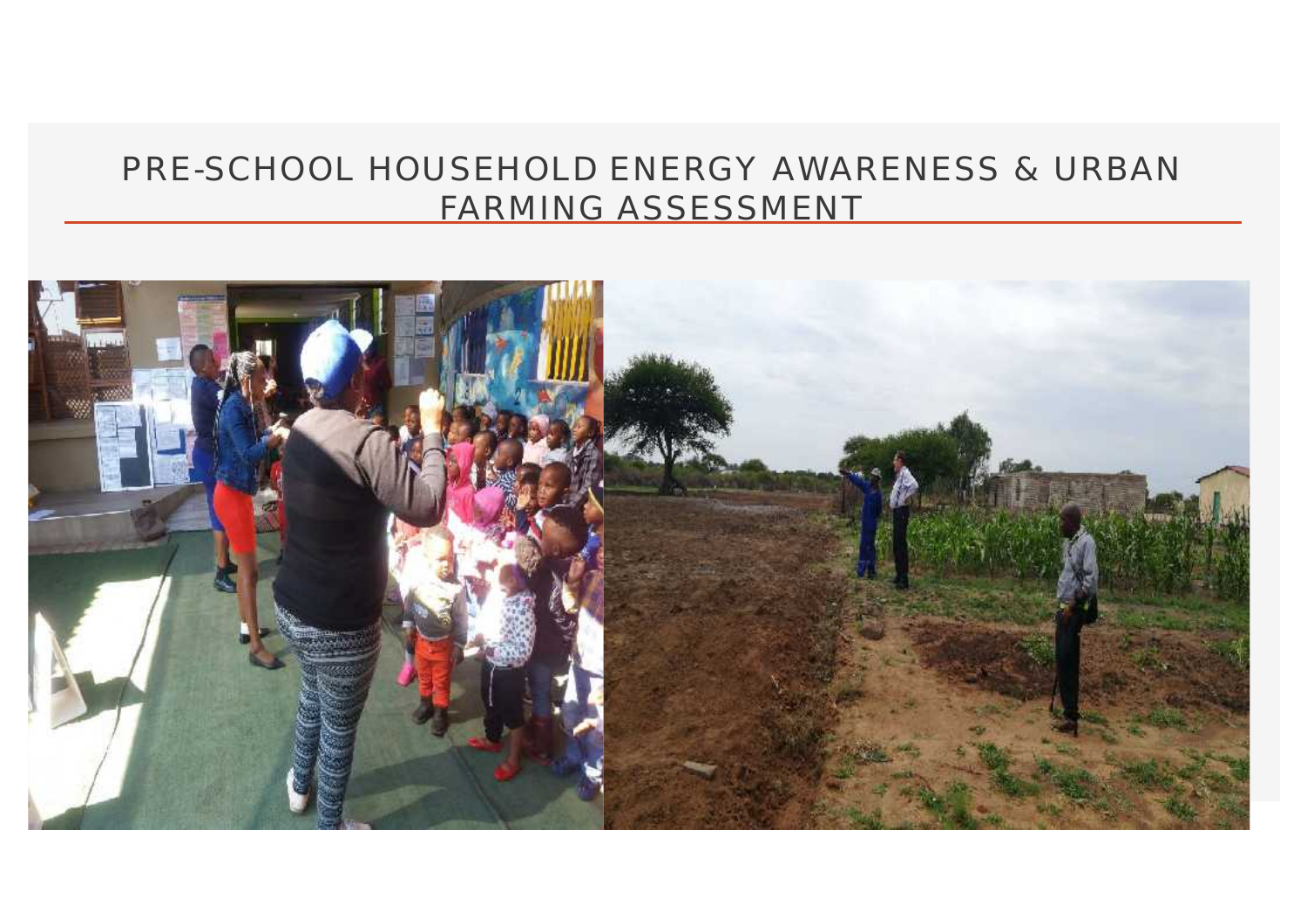### **HOW TO ENGAGE COMMUNITY ON RISK REDUCTION PARTNERSHIP**

A key component for effective risk reduction is face to face interaction with community members, this can be achieved through public events, fire station visits as well as home visit.

**THE THREE BENEFITS PRODUCTS OF CRR**

**material distribution**

•Direct contact with the public

•Face to face interaction

•Life safety & emergency preparedness awareness

•Create conversations that promote risk reduction initiatives and to ensure that communities take ownership of household energy and environmental safety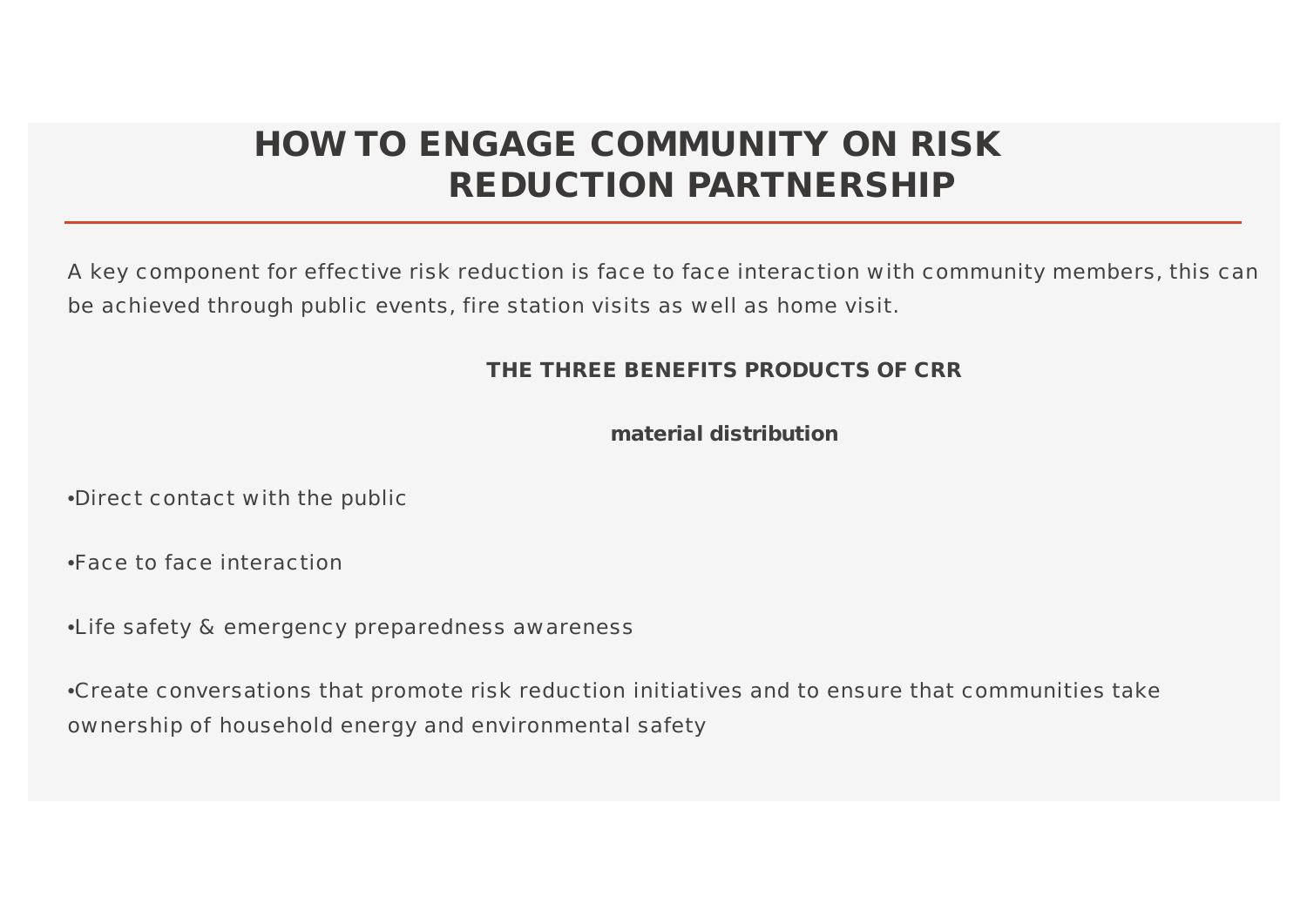## WHY IS TEPRASM A LEADING FACE TO FACE EDUCATION ORGANIZATION

TEPRASM is SA' leading face to face educational organization



- It has specialized educational programmes for different audiences
- Educational door to door
- Enumerators
- Various household energy safety topics addressing vast number of energy carries
- Advance child mother educational strategies
- Advanced household energy safety strategies
- Learn not to burn programmes
- How to treat burn injuries?
- What to do in case of fire
- How to treat paraffin/chemical poisoning?
- Community development initiatives  $\bullet$
- Candle safety
- And many more other programmes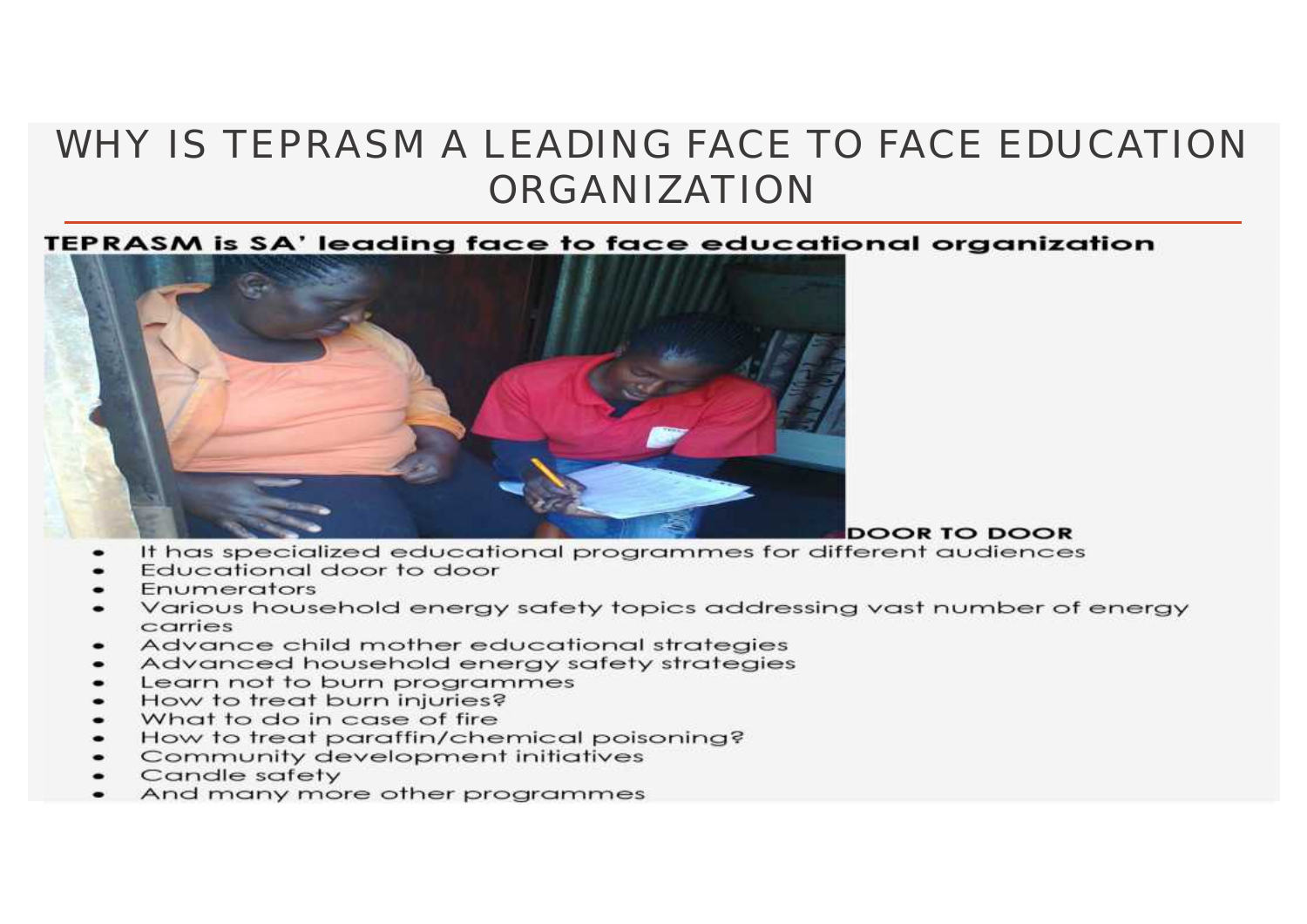#### OUR EDUCATIONAL AWARENESS PROGRAMS ARE NOT ONE SIZE FITS  $AI$



**CRECH INTERVENTION** 

End-users taking ownership of household energy safety

#### **TEPRASM' ACHIEVEMENTS**

TEPRASM has been developing communities for the past 9 years, the effectiveness of its interventions can be seen through the reduction of shack fire around Gauteng informal dwellings that TEPRASM has been intervening into: informal settlements in areas like Ivory Park, Alexandra, Tembisa, Saulsville, Diepsloot, Knysand and many others had least shack fires since 2013, and we would like to be proved otherwise if it was not through our robust awareness interventions.

Sometimes February 2015 we visited the burns unit at the Chris Hani Hospital in Joburg, and we found +55% of beds empty, and the Sister in charge informed Prof. Annegarn and myself that there' been some decline with regards to burn patients in the past year or so, for the organization that has visited more than 1710000 households, and more than 3.9 million people benefited from our educational interventions since our formation.